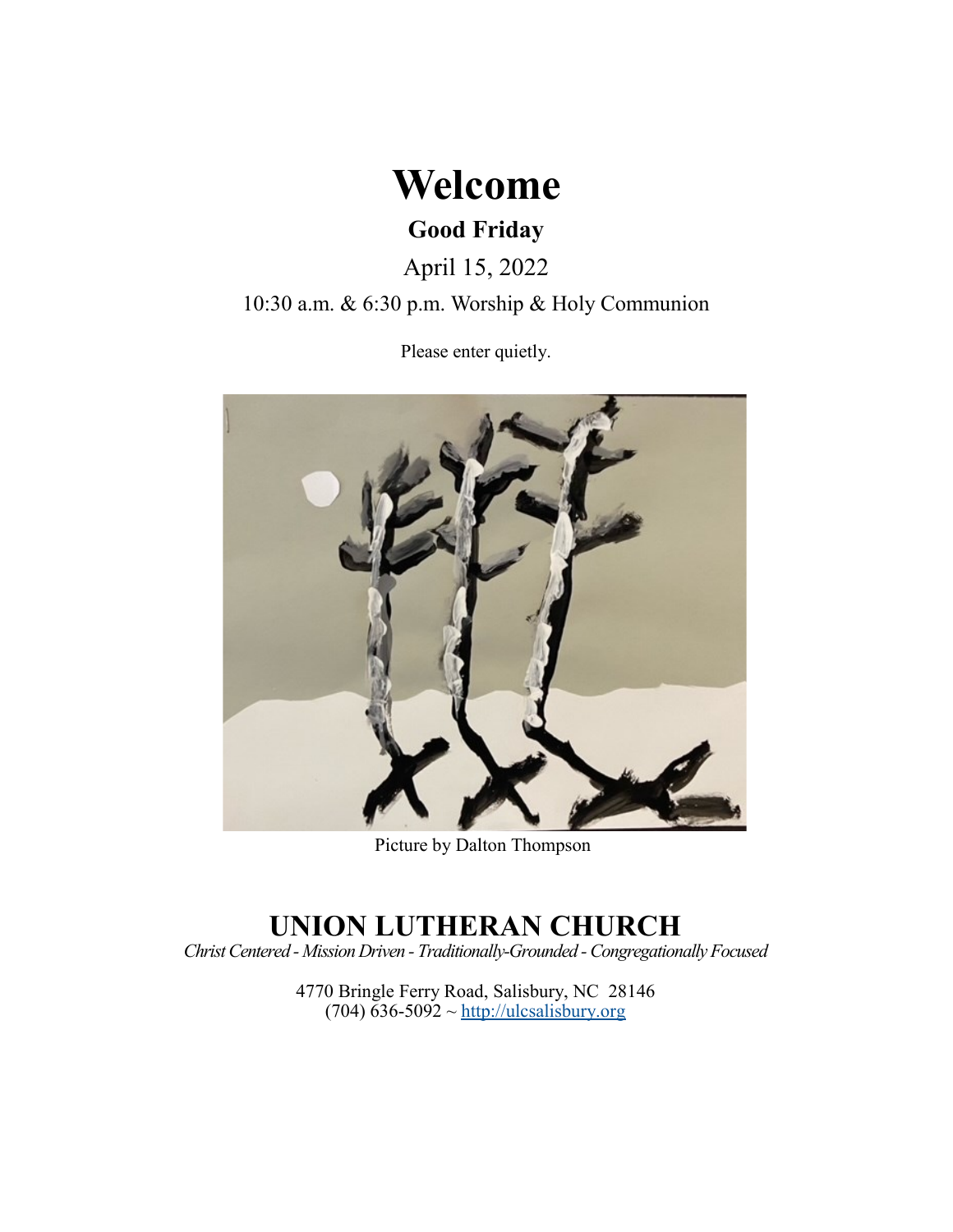*The sanctuary lights are turned down.*

SILENCE IS OBSERVED

*Please stand as you are able.*

CALL TO WORSHIP

- **MEN** We have come because they have crucified our Lord.
- P Who has crucified your Lord?
- **WOMEN** The Roman soldiers, at Pilate's command, as requested by the Jewish leaders.
- P But I heard you yell "Crucify!" in the awful silence of your souls.<br>C We all, like sheep, have gone astray, each of us has turned
	- **C We all, like sheep, have gone astray, each of us has turned to our own way; and the Lord has laid on him the iniquity of us all.**

CONFESSION & ABSOLUTION

- P Let us confess our sins in the presence of God and of one another. Most merciful God,
- **C we confess that we are captive to sin and cannot free ourselves. We have sinned against you in thought, word, and deed, by what we have done and by what we have left undone.**

**We have not loved only You….**

**We have taken Your name in vain...**

**We have not remembered the Sabbath day by keeping it holy...**

**We have not honored our fathers and mothers...**

**We have killed...**

**We have committed adultery...**

**We have stolen...**

**We have given false witness against our neighbors...**

**We have coveted our neighbor's belongings...**

**We have coveted our neighbor...**

**For the sake of your Son, Jesus Christ, have mercy on us. Forgive us, renew us, and lead us, so that we may delight in your will and walk in your ways, to the glory of your holy name. Amen.**

# PERSONAL ABSOLUTION

*Worshipers who would like to receive personal absolution after public confession of sins may come forward, kneel before pastor, and receive the laying on of hands and receive Christ's forgiveness.*

# CORPORATE ABSOLUTION

P God, who is rich in mercy, loved us even when we were dead in sin, and made us alive together with Christ. By grace you have been saved. In the name of Jesus Christ, your sins are forgiven. Almighty God strengthen you with power through the Holy Spirit, that Christ may live in your hearts through faith.

# **C Amen.**

# PRAYER OF THE EVENING

P Lord Jesus, you carried our sins in your own body on the cross so that we might have life. May we and all who remember this day find new life in you, now and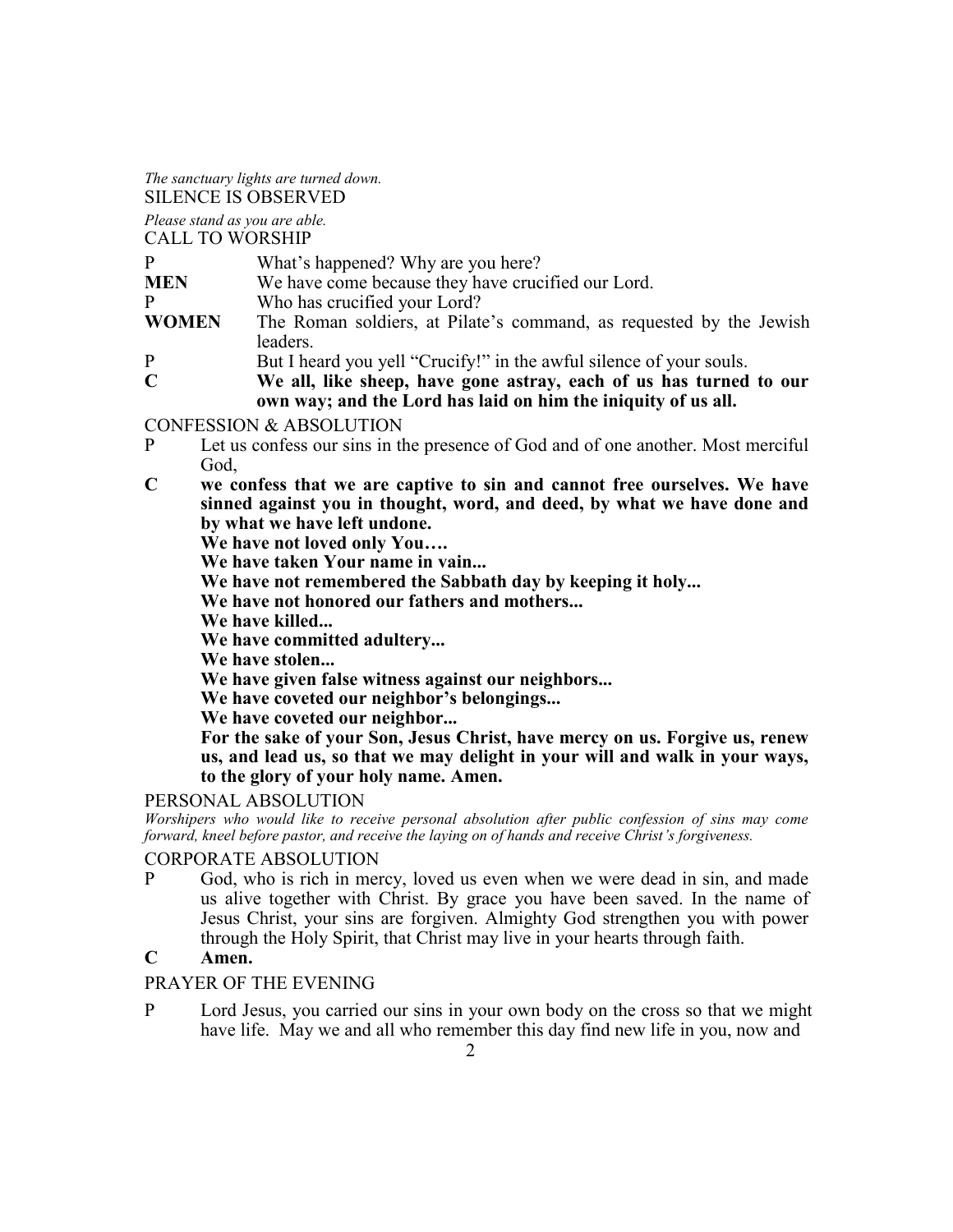in the world to come, where you live and reign with the Father and the Holy Spirit, now and forever.

**C Amen**

THE LORD'S PRAYER (Matthew 6:9-13)

**C Our Father, who art in heaven, hallowed be thy name, thy kingdom come, thy will be done, on earth as it is in heaven. Give us this day our daily bread; and forgive us our trespasses, as we forgive those who trespass against us; and lead us not into temptation, but deliver us from evil. For thine is the kingdom, and the power, and the glory, forever and ever. Amen**

*Please be seated.*

GOOD FRIDAY REFLECTION Pastor Heidi Punt

#### PRESENTATION OF THE GIFTS (Psalm 116:12-13, 17-19)

*The Offering is received as the Lord's Table is prepared. All loose offering will go towards the SON Network for the Ukraine. During the month of April, the Benevolence Teaching Moment is on the NALC Disaster Response Fund. Please prayerfully consider giving to the Benevolence Fund.*

#### OFFERTORY PRAYER

- P O Lord our God, maker of all things. Through your goodness you have blessed us with these gifts. With them we offer ourselves to your service and dedicate our lives to the care and redemption of all that you have made, for the sake of him who gave himself for us, Jesus Christ our Lord.
- **C Amen.**

#### **THE STORY OF THE PASSION** (From the Gospel of St. John)

When Jesus had spoken these words, he went out with his disciples across the brook Kidron, where there was a garden, which he and his disciples entered. <sup>2</sup> Now Judas, who betrayed him, also knew the place, for Jesus often met there with his disciples. <sup>3</sup>So Judas, having procured a band of soldiers and some officers from the chief priests and the Pharisees, went there with lanterns and torches and weapons. <sup>4</sup>Then Jesus, knowing all that would happen to him, came forward and said to them, "Whom do you seek?"<sup>5</sup> They answered him, "Jesus of Nazareth." Jesus said to them, "I am he." Judas, who betrayed him, was standing with them. <sup>6</sup> When Jesus said to them, "I am he," they drew back and fell to the ground. <sup>7</sup> So he asked them again, "Whom do you seek?" And they said, "Jesus of Nazareth." <sup>8</sup> Jesus answered, "I told you that I am he. So, if you seek me, let these men go." <sup>9</sup> This was to fulfill the word that he had spoken: "Of those whom you gave me I have lost not one." <sup>10</sup> Then Simon Peter, having a sword, drew it and struck the high priest's servant and cut off his right ear. (The servant's name was Malchus.)  $^{11}$  So Jesus said to Peter, "Put your sword into its sheath; shall I not drink the cup that the Father has given me?" (John 18:1-11)

HYMN Go to Dark Gethsemane (vs. 1) LBW# 109

*The cross is carried from the Narthex to the first set of pews.*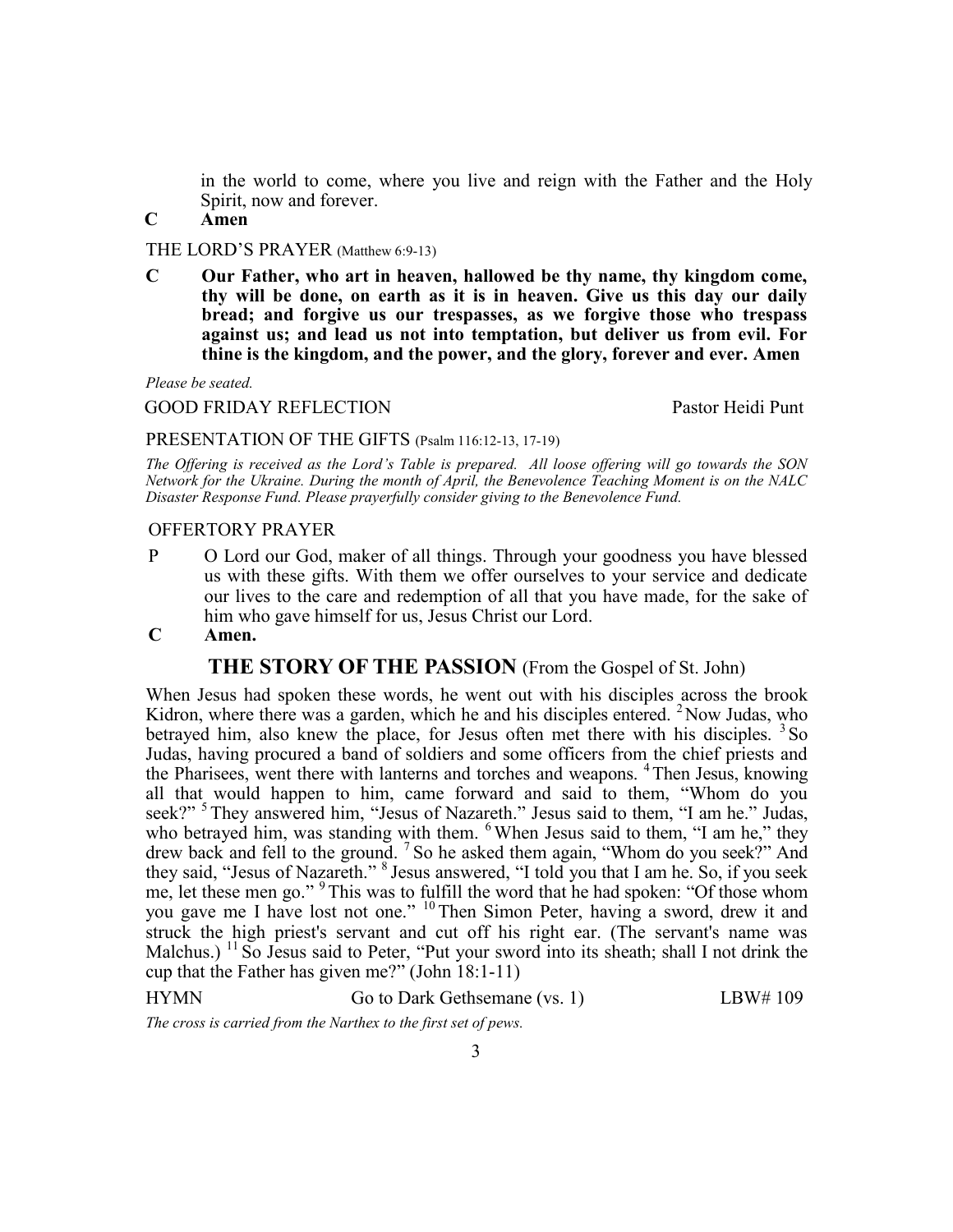$12$  So the band of soldiers and their captain and the officers of the Jews arrested Jesus and bound him.  $^{13}$  First they led him to Annas, for he was the father-in-law of Caiaphas, who was high priest that year. <sup>14</sup> It was Caiaphas who had advised the Jews that it would be expedient that one man should die for the people. <sup>15</sup> Simon Peter followed Jesus, and so did another disciple. Since that disciple was known to the high priest, he entered with Jesus into the courtyard of the high priest, <sup>16</sup> but Peter stood outside at the door. So the other disciple, who was known to the high priest, went out and spoke to the servant girl who kept watch at the door, and brought Peter in.  $^{17}$  The servant girl at the door said to Peter, "You also are not one of this man's disciples, are you?" He said, "I am not."<sup>18</sup> Now the servants and officers had made a charcoal fire, because it was cold, and they were standing and warming themselves. Peter also was with them, standing and warming himself. <sup>19</sup> The high priest then questioned Jesus about his disciples and his teaching.  $20$  Jesus answered him, "I have spoken openly to the world. I have always taught in synagogues and in the temple, where all Jews come together. I have said nothing in secret.<sup>21</sup> Why do you ask me? Ask those who have heard me what I said to them; they know what I said."  $22$  When he had said these things, one of the officers standing by struck Jesus with his hand, saying, "Is that how you answer the high priest?"<sup>23</sup> Jesus answered him, "If what I said is wrong, bear witness about the wrong; but if what I said is right, why do you strike me?"<sup>24</sup> Annas then sent him bound to Caiaphas the high priest.<sup>25</sup> Now Simon Peter was standing and warming himself. So they said to him, "You also are not one of his disciples, are you?" He denied it and said, "I am not." <sup>26</sup> One of the servants of the high priest, a relative of the man whose ear Peter had cut off, asked, "Did I not see you in the garden with him?"  $27$  Peter again denied it, and at once a rooster crowed. (John 18:12-27)

#### HYMN Go to Dark Gethsemane (vs. 2) LBW# 109

#### *The cross is carried .*

 $28$  Then they led Jesus from the house of Caiaphas to the governor's headquarters. It was early morning. They themselves did not enter the governor's headquarters, so that they would not be defiled, but could eat the Passover.  $^{29}$  So Pilate went outside to them and said, "What accusation do you bring against this man?" <sup>30</sup> They answered him, "If this man were not doing evil, we would not have delivered him over to you." <sup>31</sup> Pilate said to them, "Take him yourselves and judge him by your own law." The Jews said to him, "It is not lawful for us to put anyone to death."  $^{32}$  This was to fulfill the word that Jesus had spoken to show by what kind of death he was going to die.  $33$  So Pilate entered his headquarters again and called Jesus and said to him, "Are you the King of the Jews?" <sup>34</sup> Jesus answered, "Do you say this of your own accord, or did others say it to you about me?" <sup>35</sup> Pilate answered, "Am I a Jew? Your own nation and the chief priests have delivered you over to me. What have you done?" <sup>36</sup> Jesus answered, "My kingdom is not of this world. If my kingdom were of this world, my servants would have been fighting, that I might not be delivered over to the Jews. But my kingdom is not from the world."<sup>37</sup> Then Pilate said to him, "So you are a king?" Jesus answered, "You say that I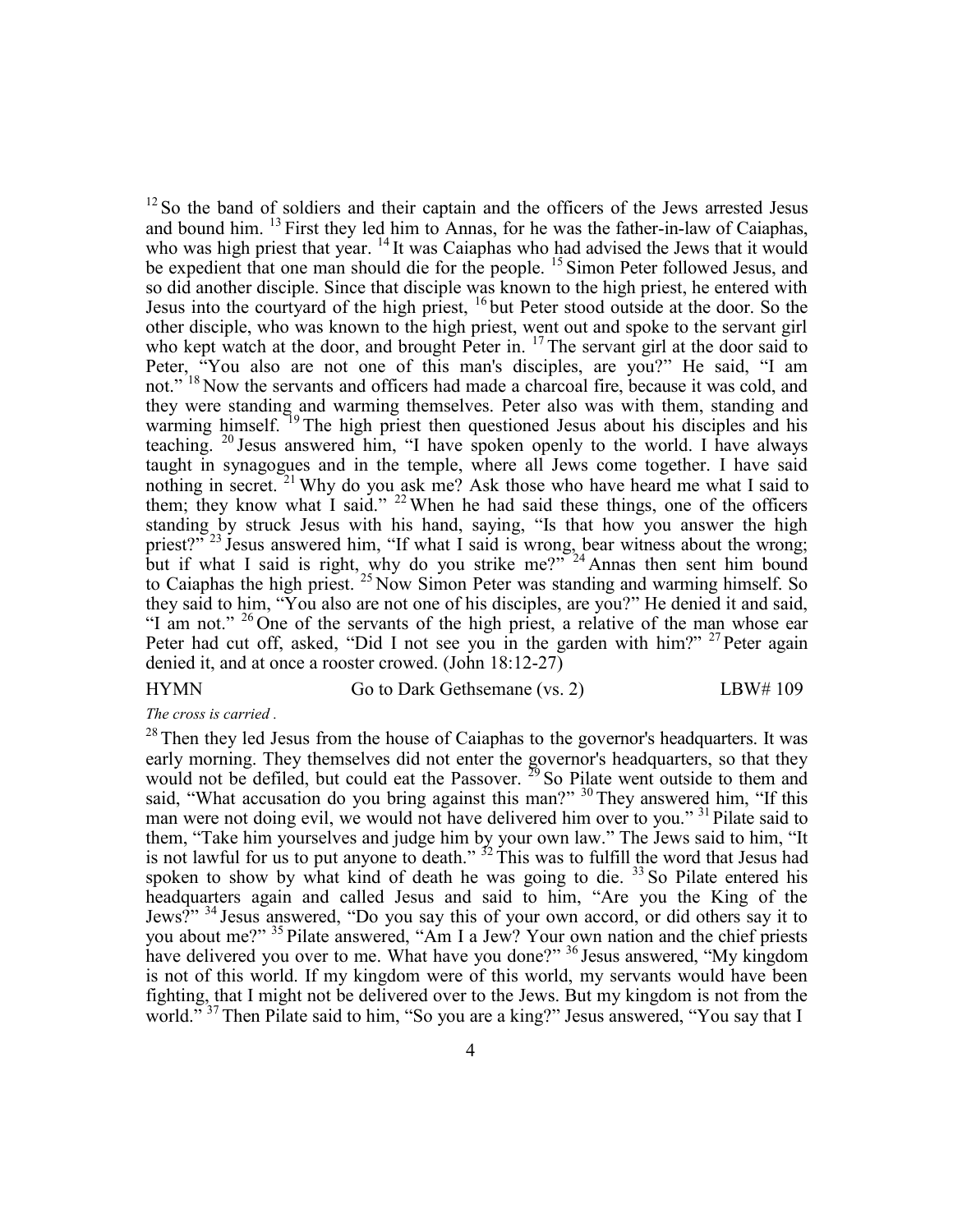am a king. For this purpose I was born and for this purpose I have come into the world—to bear witness to the truth. Everyone who is of the truth listens to my voice." <sup>38</sup> Pilate said to him, "What is truth?" After he had said this, he went back outside to the Jews and told them, "I find no guilt in him.  $39$  But you have a custom that I should release one man for you at the Passover. So do you want me to release to you the King of the Jews?" <sup>40</sup> They cried out again, "Not this man, but Barabbas!" Now Barabbas was a robber. (John 18:28-40)

# HYMN My Song Is Love Unknown (vs. 4-5) WOV# 661

*The cross is carried .*

c

Then Pilate took Jesus and flogged him. <sup>2</sup> And the soldiers twisted together a crown of thorns and put it on his head and arrayed him in a purple robe.  $3$  They came up to him, saying, "Hail, King of the Jews!" and struck him with their hands. <sup>4</sup> Pilate went out again and said to them, "See, I am bringing him out to you that you may know that I find no guilt in him."<sup>5</sup> So Jesus came out, wearing the crown of thorns and the purple robe. Pilate said to them, "Behold the man!" <sup>6</sup> When the chief priests and the officers saw him, they cried out, "Crucify him, crucify him!" Pilate said to them, "Take him yourselves and crucify him, for I find no guilt in him." <sup>7</sup> The Jews answered him, "We have a law, and according to that law he ought to die because he has made himself the Son of God." <sup>8</sup> When Pilate heard this statement, he was even more afraid. <sup>9</sup>He entered his headquarters again and said to Jesus, "Where are you from?" But Jesus gave him no answer.  $^{10}$  So Pilate said to him, "You will not speak to me? Do you not know that I have authority to release you and authority to crucify you?"  $\frac{11}{11}$  Jesus answered him, "You would have no authority over me at all unless it had been given you from above. Therefore he who delivered me over to you has the greater sin." (John 19:1-11)

# HYMN Jesus, in Thy Dying Woes LBW# 113

*The cross is carried .*

 $12$  From then on Pilate sought to release him, but the Jews cried out, "If you release this man, you are not Caesar's friend. Everyone who makes himself a king opposes Caesar." <sup>13</sup> So when Pilate heard these words, he brought Jesus out and sat down on the judgment seat at a place called The Stone Pavement, and in Aramaic Gabbatha. <sup>14</sup>Now it was the day of Preparation of the Passover. It was about the sixth hour. He said to the Jews, "Behold your King!" <sup>15</sup> They cried out, "Away with him, away with him, crucify him!" Pilate said to them, "Shall I crucify your King?" The chief priests answered, "We have no king but Caesar." <sup>16</sup> So he delivered him over to them to be crucified. (John 19:12-16)

| LBW#107 |
|---------|
|         |

*The cross is laid down on the steps leading to the altar.*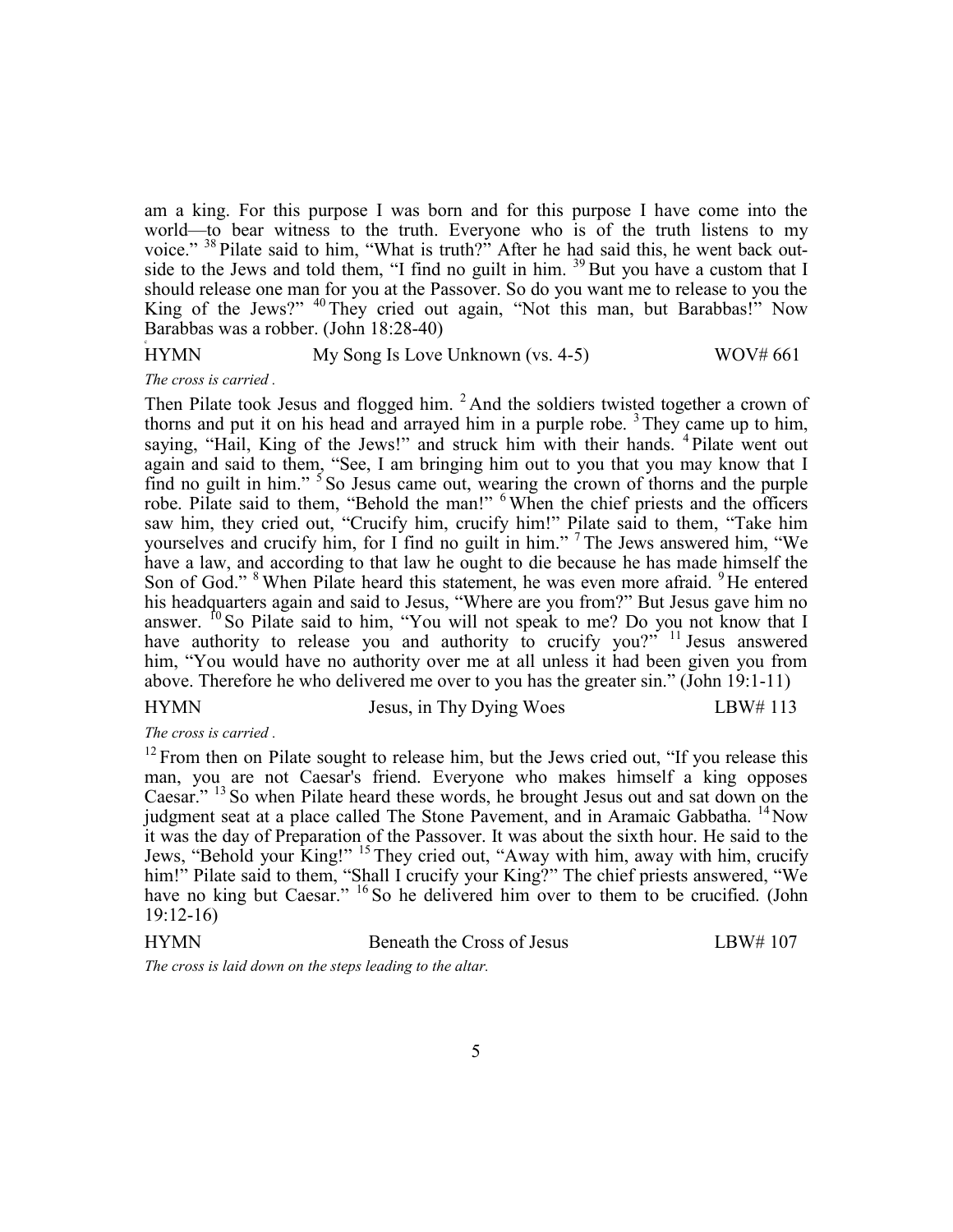$17$  and he went out, bearing his own cross, to the place called The Place of a Skull, which in Aramaic is called Golgotha. <sup>18</sup> There they crucified him, and with him two others, one on either side, and Jesus between them. <sup>19</sup> Pilate also wrote an inscription and put it on the cross. It read, "Jesus of Nazareth, the King of the Jews."  $20$  Many of the Jews read this inscription, for the place where Jesus was crucified was near the city, and it was written in Aramaic, in Latin, and in Greek.  $21$  So the chief priests of the Jews said to Pilate, "Do not write, 'The King of the Jews,' but rather, 'This man said, I am King of the Jews."<sup>22</sup> Pilate answered, "What I have written I have written." )John 19:17-22)

HYMN Were You There (vs. 1-3) LBW# 92

*The cross carrier kneels and silently departs on the 3rd verse. A moment of silence is observed, before the next reading.*

<sup>23</sup> When the soldiers had crucified Jesus, they took his garments and divided them into four parts, one part for each soldier; also his tunic. But the tunic was seamless, woven in one piece from top to bottom, <sup>24</sup> so they said to one another, "Let us not tear it, but cast lots for it to see whose it shall be." This was to fulfill the Scripture which says, "They divided my garments among them, and for my clothing they cast lots." So the soldiers did these things, <sup>25</sup> but standing by the cross of Jesus were his mother and his mother's sister, Mary the wife of Clopas, and Mary Magdalene. <sup>26</sup> When Jesus saw his mother and the disciple whom he loved standing nearby, he said to his mother, "Woman, behold, your son!"<sup>27</sup> Then he said to the disciple, "Behold, your mother!" And from that hour the disciple took her to his own home.<sup>28</sup> After this, Jesus, knowing that all was now finished, said (to fulfill the Scripture), "I thirst." <sup>29</sup> A jar full of sour wine stood there, so they put a sponge full of the sour wine on a hyssop branch and held it to his mouth. <sup>30</sup> When Jesus had received the sour wine, he said, "It is finished," and he bowed his head and gave up his spirit. (John 19:23-30)

*The lights will be turned down.*

STEPITUS *Loud noise signifying the sealing of the Tomb*

SILENT PRAYER *We invite you to remain in silent prayer, if you desire.*

*The assembly departs in darkness and silence. Please prayerfully consider participating in the Prayer Vigil following tonight's worship service.*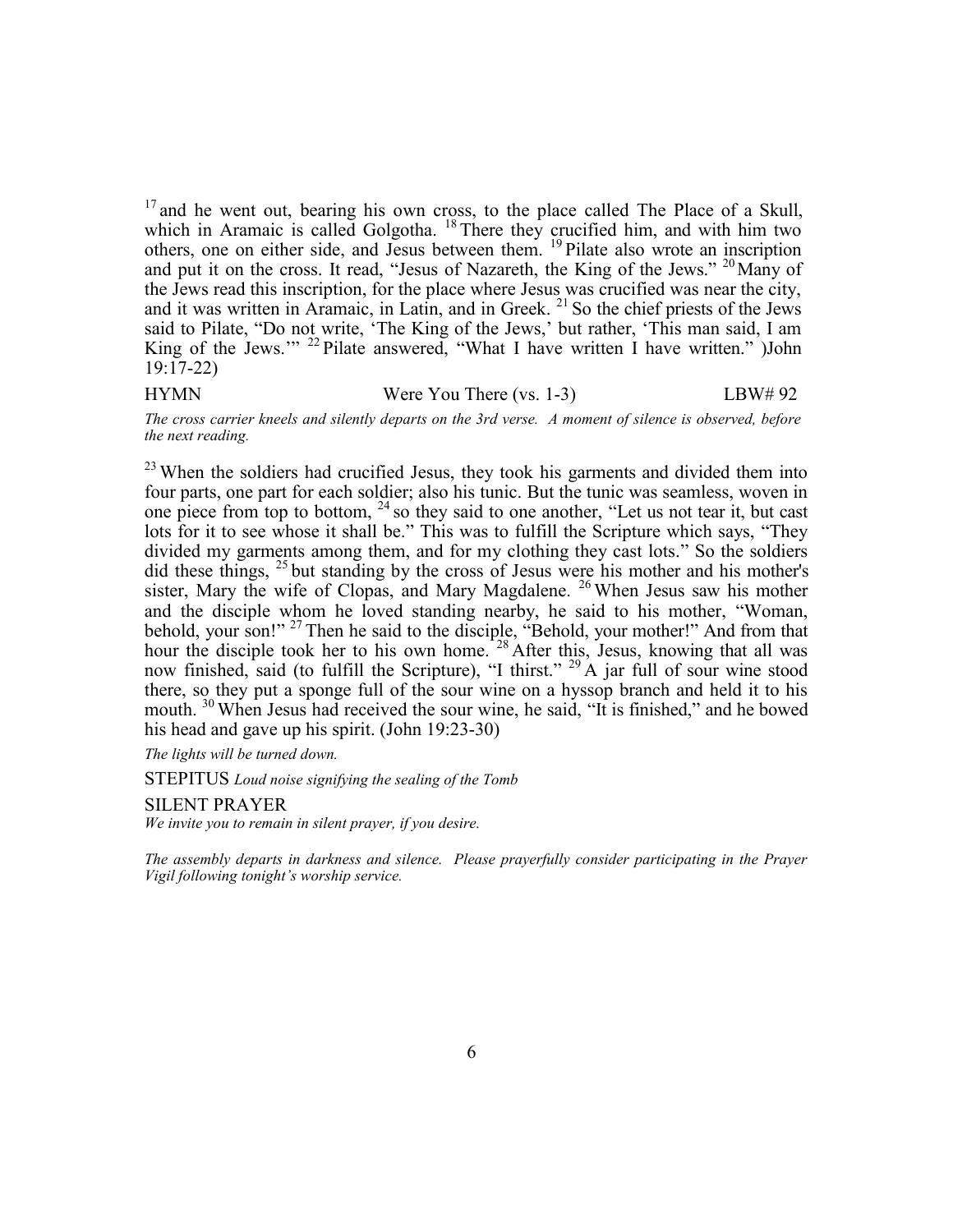Following the evening Good Friday service, we will have a **PRAYER VIGIL**. A prayer vigil is a watchful, awake time set apart for the purpose of prayer. As an act of public witness, it offers the community a space to connect with God so that God's vision for love and justice can be carried out through us.

 Union understands prayer vigils to be grounded in the power of the Holy Spirit to change people's hearts and minds and to strengthen us in our work and witness.

 If you would like to participate please sign up in the Narthex.



 *Also, on Good Friday, our youth will have a Lock-in at 7:30 p.m. We invite the Congregation to sponsor a youth member (funds will go towards Youth Retreats/ Trips).*

 *If you would like to participate by sponsoring the youth or can assist with the Lock-in, please sign up on the sheet in the Narthex or contact Pastor Heidi. Thank you!*

# *EASTER SUNDAY, APRIL 17*

 *The resurrection of our Lord ushers in a new reality for those who believe: a new life in Christ. God, who shows no partiality, offers salvation and forgiveness to all who believe. Our confession of faith in the resurrection of Christ is a commitment to a deeper walk with God: one characterized by worship, prayer, and an intentional living out of Jesus' kingdom principles. This Good News is something we have no choice but to respond to.*

**Easter Sunday, April 17 7:30 a.m.**  Sunrise Service *Stoop, See and Believe* **9:00 a.m.** Easter Breakfast **10:30 a.m.**  Easter Service *When the Impossible becomes Possible* Please bring flowers from home to place in the cross outside for Easter. Deadline for May newsletter articles. No Sunday School on Easter Sunday. We will enjoy fellowship and Food together! Please prayerfully consider reserving the Altar Flowers on Easter Sunday.



 *Also, on Easter we invite you to come and bring your floral offering to decorate the cross. (Pick something from your yard...a branch, a flower – it's done to the glory of God.)*